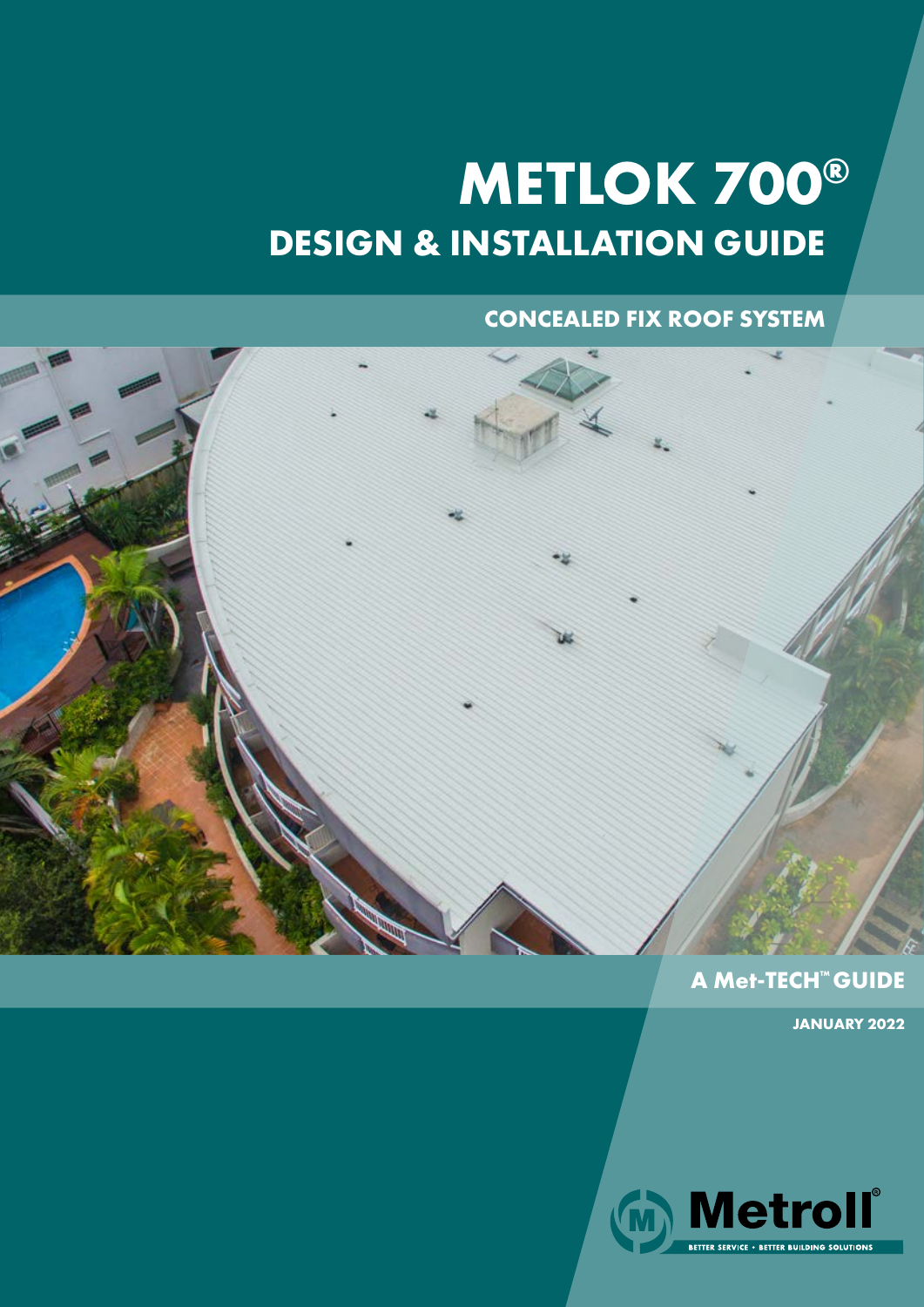# **METLOK 700®**



**Cover: 700mm Height: 40mm**

Metlok 700® is a concealed fix roof system designed for long run roofing applications. It can also be used for walling. Metlok 700® is manufactured in a continuous roll form method from 0.42mm and 0.48mm BMT COLORBOND® steel, ZINCALUME® steel and galvanised steel. Metlok 700® is suitable for use in commercial and industrial applications for roof pitches as low as 1° (1 in 50).

#### **FEATURES & BENEFITS**

- Concealed fix
	- Ideal for long runs
- Low pitch
- Designed for thermal expansion and contraction
- Easy clip install

#### **METLOK 700® - ROOFING**

| <b>BMT</b><br>mm | <b>Steel Base</b> | Mass CB* | Mass Zinc                  | Min. Pitch°           | Max Spans mm** |          |  |  |
|------------------|-------------------|----------|----------------------------|-----------------------|----------------|----------|--|--|
|                  | Mpa               | $kq/m^2$ | $\mathbf{kg}/\mathbf{m}^2$ |                       | End            | Internal |  |  |
| 0.42             | G550              | 4.68     | 4.61                       | $1^{\circ}$ (1 in 50) | 1800           | 2200     |  |  |
| 0.48             | G550              | 5.32     | 5.24                       | $1^{\circ}$ (1 in 50) | 2200           | 2800     |  |  |

#### **METLOK 700® - WALLING**

| $\sim$<br>ᅭ<br>∪.⊤∟ | コフフレ  | 1.68         | $\sim$<br>ا ب ا | nnr  | 200  |
|---------------------|-------|--------------|-----------------|------|------|
| 0.48                | ーンフロー | r 22<br>---- | ا ے،ب           | 2400 | 2700 |

 $*CB = Colorbond^*$ 

\*\* Max. Spans are based on N2 Wind Category and 1.5mm substrate

#### **CLIPS & FASTENERS**

Metlok 700® sheeting is fixed to supports by Metlok 700® Dekclips. prevailing weather.



#### **TIMBER SUPPORTS - HARD OR SOFT**

**ROOFING & WALLING** #12 Hex Head Type 17 x 25mm. Add 10mm for softwood.

#### **STEEL SUPPORTS <1.5mm thick**

**ROOFING & WALLING** #12 Hex Head Zip Screws x 25mm

#### **STEEL SUPPORTS >1.5mm thick**

**ROOFING & WALLING** #12 Hex Head Self Drilling Screws x 25mm

**NOTE:** These fasteners do not make allowance for insulation blanket. In all cases it is important the screw head diameter does not exceed 11.5mm. Self drilling and tapping screws must comply with AS 3566.

# **What is Met-TECH™?**

Met-TECH™ is Metroll's

Technical Resource Centre. It is the one stop shop for all of Metroll's product and technical information. Perfect for builders, contractors and specifiers to source all the information they may require. You can find other Met-TECH™ items on our website **www.metroll.com.au/resources**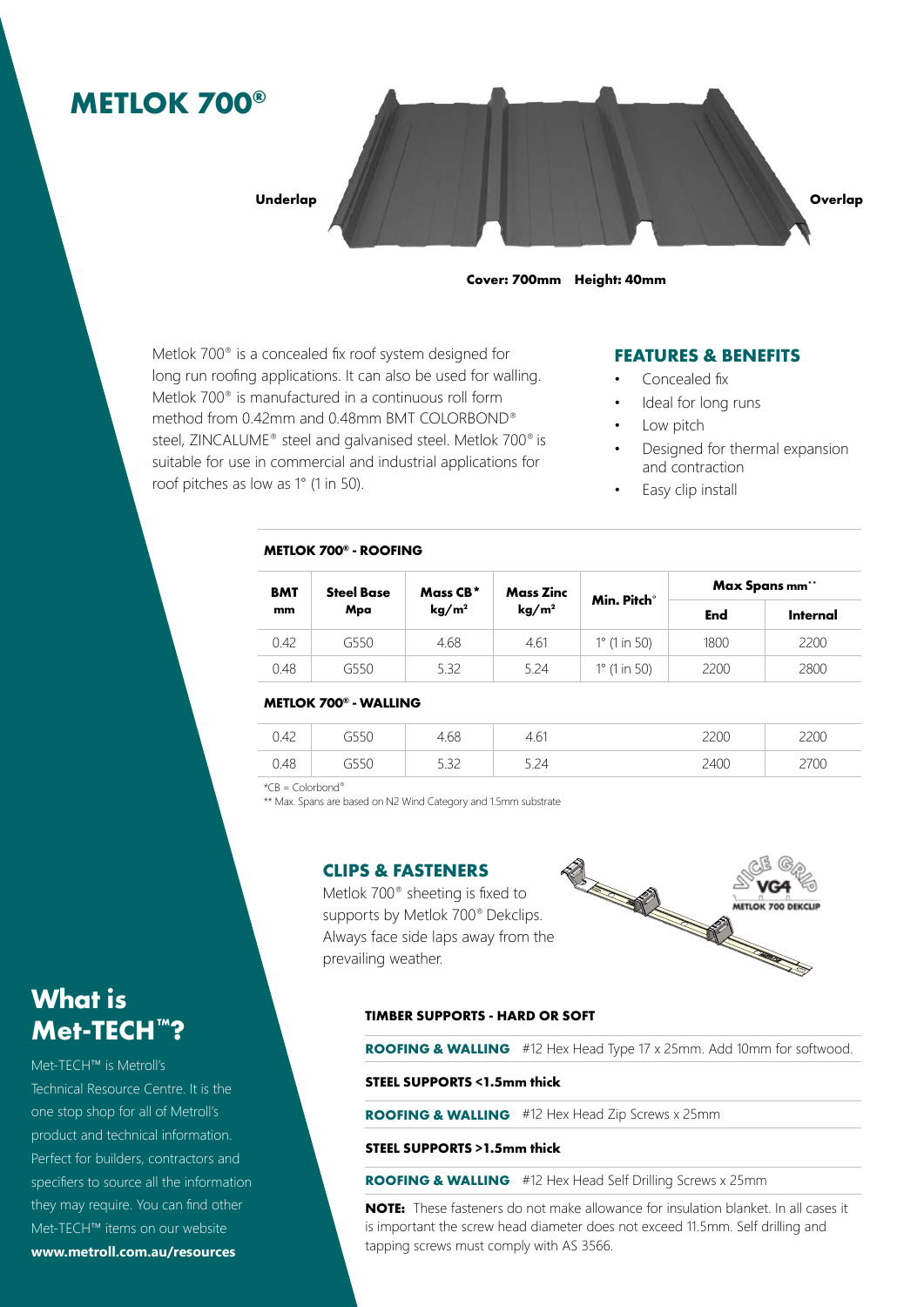## **SPRING CURVING**

|           |                       | <b>CONCAVE</b>             | <b>CONVEX</b>         |                            |                                              |  |  |  |
|-----------|-----------------------|----------------------------|-----------------------|----------------------------|----------------------------------------------|--|--|--|
| BMT<br>mm | Min.<br><b>Radius</b> | Max.<br>Support<br>Spacing | Min.<br><b>Radius</b> | Max.<br>Support<br>Spacing | Max.<br><b>Radius for</b><br><b>Drainage</b> |  |  |  |
| 042       | 90m                   | $1200$ mm                  | 90 <sub>m</sub>       | $1200$ mm                  | 220m                                         |  |  |  |
| 0.48      | 70 <sub>m</sub>       | $1200$ mm                  | 70 <sub>m</sub>       | $1200$ mm                  | 220m                                         |  |  |  |

# **DRAINAGE & OVERFLOW**

#### **Maximum Roof Run (m) for Slopes & Rainfall Intensity**

| Rainfall           | Metlok 700 <sup>®</sup> Roof Slope |                        |                      |               |                         |               |  |  |  |  |  |
|--------------------|------------------------------------|------------------------|----------------------|---------------|-------------------------|---------------|--|--|--|--|--|
| Intensity<br>mm/hr | 1 in 50<br>$\mathbf{I}^{\circ}$    | 1 in 30<br>$2^{\circ}$ | 1 in 20<br>$3^\circ$ | 1 in 12<br>5° | 1 in 7.5<br>$7.5^\circ$ | 1 in 6<br>10° |  |  |  |  |  |
| 100                | 316                                | 398                    | 462                  | 567           | 676                     | 769           |  |  |  |  |  |
| 150                | 211                                | 265                    | 308                  | 378           | 450                     | 513           |  |  |  |  |  |
| 200                | 158                                | 199                    | 231                  | 284           | 338                     | 385           |  |  |  |  |  |
| 250                | 127                                | 159                    | 185                  | 227           | 270                     | 308           |  |  |  |  |  |
| 300                | 10 <sub>5</sub>                    | 133                    | 154                  | 189           | 225                     | 256           |  |  |  |  |  |
| 400                | 79                                 | 99                     | 116                  | 142           | 169                     | 192           |  |  |  |  |  |

- Rainwater run-off and drainage capacity may place some limitations on the total length of a sheet run and must be considered during the design and construction phase of a project.
- The total length of roof sheeting; which shall include end laps, expansion joints or steps and draining the roof in one direction, shall be considered as a single roof run.
- Thermal expansion must also be considered.
- Maximum production and transport lengths may limit availability.

#### **LENGTH**

Metroll supplies Metlok 700® cut to order as required; depending on load limit regulations set by local transport authorities. Lengths for manufacture need to be site measurements and not taken off plans. Sheet length is obtained by measuring the distance from the ridges to the external edges or fascia and adding a minimum of 50mm for overhang into the gutter.

To prevent damage when lifting long lengths, ensure sheets are lifted with the use of multiple lift point spreader bars.

#### **CLEAN UP**

Prior to departing the work site remove all foreign debris, screws, rivets and especially any swarf created by drilling or cutting from the roof surface and/or inside gutters. Failure to do so may result in premature corrosion.

### **CUTTING**

Cut sheets with a method and in a location so that damage is avoided to sheets and other building products. Material should be cut on the ground and not above other materials. Remove all swarf and debris from the work and installation area. Sheets may be cut using a power saw with a steel cutting blade, a power nibbler or with tin snips. Avoid using abrasive discs as these can cause edge and coating damage.

#### **MATERIAL COMPATIBILITY**

Never use lead flashings with Metlok 700® sheeting made from COLORBOND® and ZINCALUME®steels. Avoid drainage from copper roofs onto COLORBOND®, ZINCALUME® or galvanised steel roofing or rainwater products. Lead, copper, bare metal and some chemically treated timbers are not compatible with Metlok 700®.

#### **ADVERSE CONDITIONS**

Localised environmental conditions can impact the corrosive nature of a site which may impact on material choice. Conditions that may impact on material choice include; direction of prevailing winds, rainfall intensity, duration of exposure, temperature, shelter and areas not washed by rainfall. Contact your local Metroll branch if you intend to use Metlok 700® within 1 km of industrial, chemical, marine or corrosive environments.

#### **MATERIAL SPECIFICATION & SCOPE**

All roofing and walling should be specified on drawings as Metlok 700®, manufactured by Metroll and installed in accordance with the manufacturers recommendations. Base sheet steel is G550 with specified finish.

#### **AVAILABILITY & DELIVERY**

Metlok 700® is available nationwide. Contact your local Metroll branch for lead times, colours and availability.

Ensuring suitable arrangements are made to assist the unloading of Metroll trucks will help supply material in good order. When lifting long lengths by crane please ensure the load is evenly spread. Where a crane cannot be made available it is the customers responsibility to provide sufficient labour to assist the driver in unloading.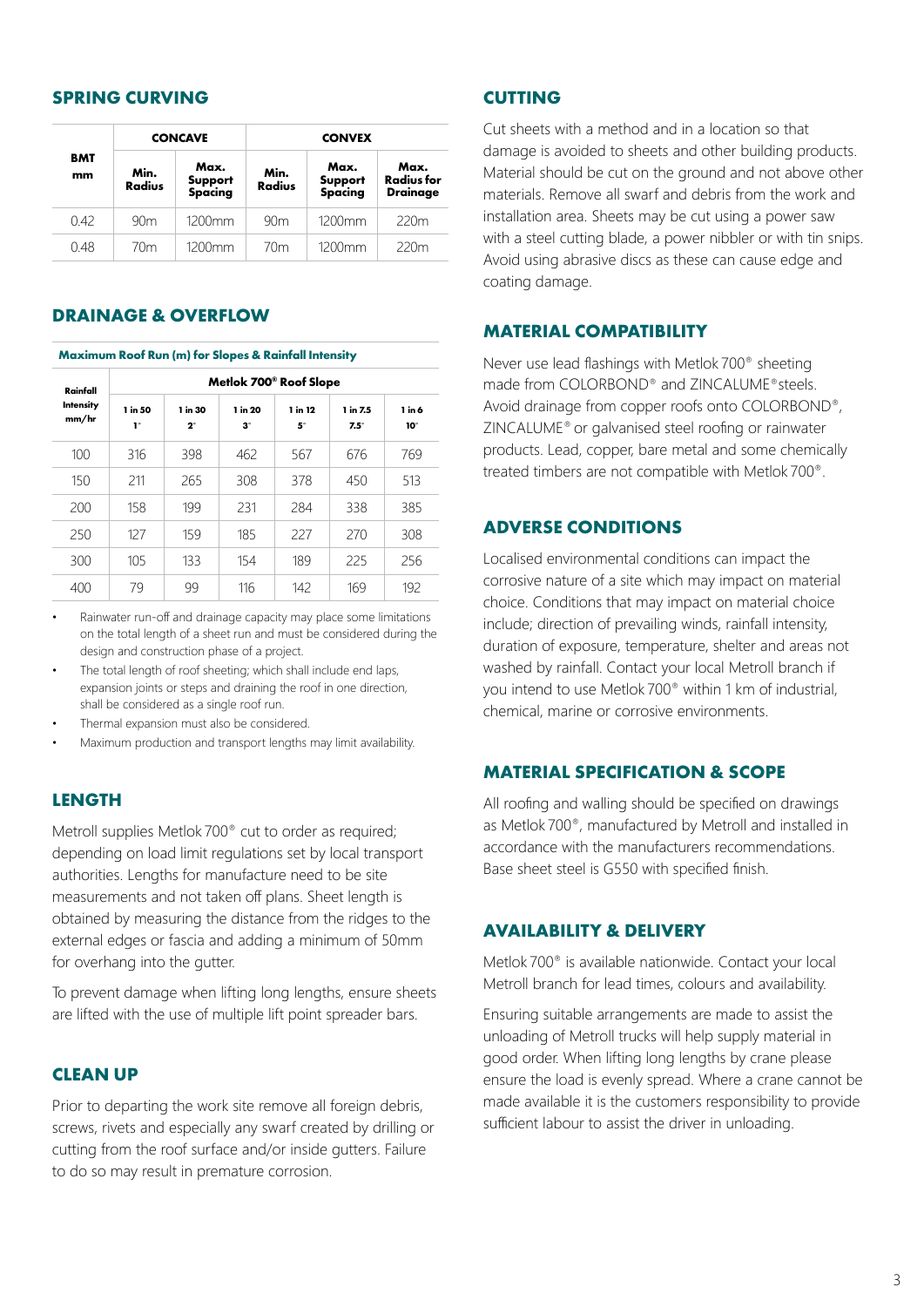# **METLOK 700® FOOT TRAFFIC**

| <b>BMT</b> (mm) | Internal Span (mm) | End Span (mm) |  |  |  |  |
|-----------------|--------------------|---------------|--|--|--|--|
| O 42            | 2200               | 1800          |  |  |  |  |
| 0.48            | 2800               | 2200          |  |  |  |  |

#### **NOTE**

- Foot traffic limits are based on AS/NZS 1170.1 for R2 Other roofs.
- All traffic must use the designated foot traffic paths and, at all times, follow safe practices.

### **WALKING ON METLOK 700®**

When walking on Metlok 700® roof sheeting always wear flat rubber soled shoes and only walk in sheet pans or near supports. In some applications, such as carports or verandahs, the use of crawl boards are recommended to avoid damage during installation

## **METLOK 700**® **OVERHANGS**

The overhangs on Metlok 700® are limited to the values in the following table. Overhangs have a minimum length of 50mm. Stiffened overhangs incorporate an angle or gutter attached to the sheet end.

| <b>ROOFING</b>  |            |                |  |  |  |  |  |  |  |  |
|-----------------|------------|----------------|--|--|--|--|--|--|--|--|
| <b>BMT</b> (mm) | Plain (mm) | Stiffened (mm) |  |  |  |  |  |  |  |  |
| 0.42            | 150        | 450            |  |  |  |  |  |  |  |  |
| 0.48            | 200        | 500            |  |  |  |  |  |  |  |  |
| <b>WALLING</b>  |            |                |  |  |  |  |  |  |  |  |
| 0.42            | 200        | 450            |  |  |  |  |  |  |  |  |
| 0.48            | 250        | 500            |  |  |  |  |  |  |  |  |

Plain overhangs are limited to 20% of the adjacent end span.

Stiffened overhangs are limited to 33% of the adjacent end span.

# **TOLERANCES**

Consideration should be given to the following manufacturing tolerances:

**Length** +0mm, 15mm

### **THERMAL EXPANSION**

Change in temperature will cause all metals to expand and contract. There is minimal effect with steel roofing and walling, however care must be taken when long sheet runs and used and high temperature variations occur.

# **MAINTENANCE**

Exterior surfaces not washed by rainfall should be washed on a regular basis.

# **CARE, HANDLING & STORAGE**

Care should be taken at all times when handling sheets to preserve the quality of the finish. Keep packs dry, stored clear of the ground and protected from rain and moisture. Any sheets which become wet should be separated, wiped and placed in the open air to dry.

### **CYCLONIC AREAS**

The information contained in this publication is suitable for non-cyclonic areas only.

# **STOP ENDS & LIPS - PITCH BELOW 15**°

Turn the pans at the top of the sheets up 90° using a turn-up tool to prevent wind driven water entry.

Turn the pans at the bottom of the sheets down 30° using a turn-down tool to prevent water running back along the underside of the sheet.

# **ROOF PITCH & FLASHINGS**

For roofs with continuous sheets and the minimum roof pitch is 1° (1 in 50). This minimum pitch must be adhered to and all points of the roof to prevent ponding. Allow a minimum of 50mm for projection into gutters.

Flashings must be of a compatible material and 150mm minimum cover.

# **REFERENCED AUSTRALIAN STANDARDS**

| AS/NZS 1170.2 | SAA Loading Codes - Wind Loads                                                                                                                  |
|---------------|-------------------------------------------------------------------------------------------------------------------------------------------------|
| AS 1397       | Sheet & Strip Hot-Dipped Zinc Coated<br>or Aluminium/Zinc Coated                                                                                |
| AS 1526       | One Part Polysulphide-based Sealing<br>Compounds for the Building Industry                                                                      |
| AS 1562.1     | Design & Installation of Sheet & Wall<br>Cladding, Part 1: Metal                                                                                |
| AS/NZS 2179   | Specifications for Rainwater Goods,<br>Accessories & Fasteners - Metal Shape<br>or Sheet Rainwater Goods and Metal<br>Accessories and Fasteners |
| AS/NZS 2728   | Prefinished/Prepainted Sheet Metal<br>Products for Interior/Exterior Building<br>Applications - Performance<br>Requirements                     |
| AS 3566       | Self-drilling Screws for the Building &<br>Construction Industries                                                                              |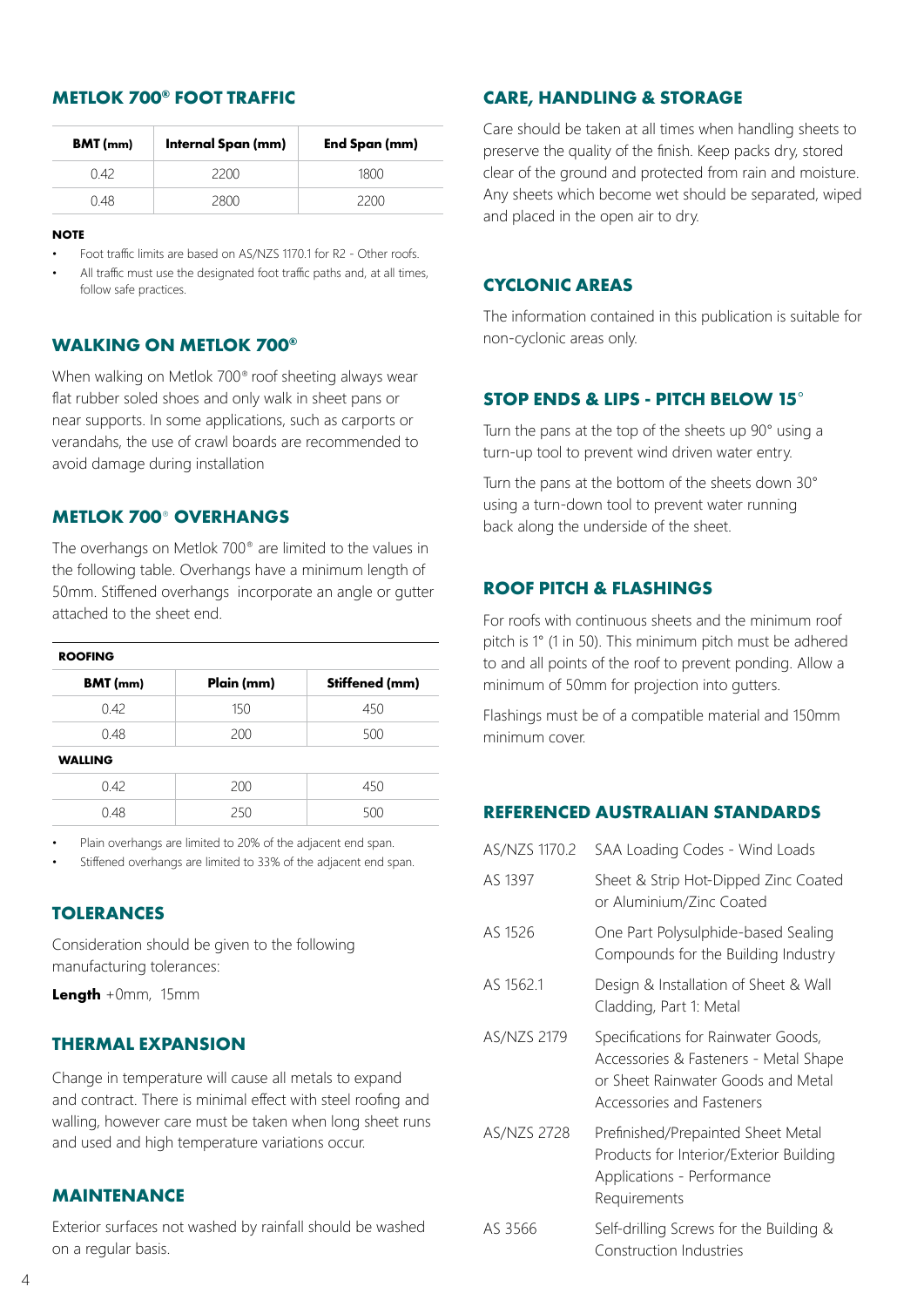# **0.42mm & 0.48mm METLOK 700® LIMIT STATE CAPACITY TABLES**

Tables and values must be used in conjunction with the Design Notes to Limit State Capacity Tables

| <b>LIMIT STATE</b>    | <b>SPAN</b> | <b>SUPPORT</b><br><b>THICKNESS</b> |      |      |      | <b>PRESSURE (kPa) FOR SPAN (mm)</b> |      |
|-----------------------|-------------|------------------------------------|------|------|------|-------------------------------------|------|
|                       | <b>TYPE</b> | (mm)                               | 900  | 1200 | 1500 | 1800                                | 2100 |
| <b>SERVICEABILITY</b> | Internal    | All                                | 2.95 | 2.63 | 2.31 | 2.04                                | 1.77 |
|                       | End         | All                                | 2.91 | 2.58 | 2.36 | 1.98                                | 1.55 |
|                       |             | $1.50+$                            | 7.40 | 5.02 | 4.00 | 3.50                                | 3.00 |
|                       |             | 1.20                               | 6.67 | 5.00 | 4.00 | 3.33                                | 2.86 |
|                       | Internal    | 1.00                               | 6.19 | 4.64 | 3.71 | 3.10                                | 2.65 |
|                       |             | 0.75                               | 5.24 | 3.93 | 3.14 | 2.62                                | 2.25 |
|                       |             | 0.55                               | 3.57 | 2.68 | 2.14 | 1.79                                | 1.53 |
| <b>STRENGTH</b>       |             | 0.48                               | 3.10 | 2.32 | 1.86 | 1.55                                | 1.33 |
|                       |             | $1.50+$                            | 5.38 | 3.82 | 3.05 | 2.55                                | 2.18 |
|                       |             | 1.20                               | 5.38 | 3.82 | 3.05 | 2.55                                | 2.18 |
|                       |             | 1.00                               | 5.38 | 3.82 | 3.05 | 2.55                                | 2.18 |
|                       | End         | 0.75                               | 4.76 | 3.57 | 2.86 | 2.38                                | 2.04 |
|                       |             | 0.55                               | 3.25 | 2.44 | 1.95 | 1.62                                | 1.39 |
|                       |             | 0.48                               | 2.81 | 2.11 | 1.69 | 1.41                                | 1.21 |

## **0.42mm METLOK 700® WITH 3 FASTENERS/SHEET/BATTEN**

#### **0.48mm METLOK 700® WITH 3 FASTENERS/SHEET/BATTEN**

|                       | <b>SPAN</b> | <b>SUPPORT</b>           |      |      |      |      | <b>PRESSURE (kPa) FOR SPAN (mm)</b> |      |      |
|-----------------------|-------------|--------------------------|------|------|------|------|-------------------------------------|------|------|
| <b>LIMIT STATE</b>    | <b>TYPE</b> | <b>THICKNESS</b><br>(mm) | 900  | 1200 | 1500 | 1800 | 2100                                | 2400 | 2700 |
|                       | Internal    | All                      | 3.25 | 2.90 | 2.56 | 2.23 | 2.02                                | 1.91 | 1.74 |
| <b>SERVICEABILITY</b> | End         | All                      | 3.25 | 2.86 | 2.36 | 1.95 | 1.67                                | 1.35 | 1.28 |
|                       |             | $1.50+$                  | 9.55 | 7.15 | 5.73 | 4.78 | 3.34                                | 2.27 | 1.43 |
|                       |             | 1.20                     | 6.67 | 5.00 | 4.00 | 3.33 | 2.86                                | 2.27 | 1.43 |
|                       | Internal    | 1.00 <sub>1</sub>        | 6.19 | 4.64 | 3.71 | 3.10 | 2.65                                | 2.27 | 1.43 |
|                       |             | 0.75                     | 5.24 | 3.93 | 3.14 | 2.62 | 2.25                                | 1.96 | 1.43 |
|                       |             | 0.55                     | 3.57 | 2.68 | 2.14 | 1.79 | 1.53                                | 1.34 | 1.19 |
|                       |             | 0.48                     | 3.10 | 2.32 | 1.86 | 1.55 | 1.33                                | 1.16 | 1.03 |
| <b>STRENGTH</b>       |             | $1.50+$                  | 7.27 | 5.24 | 4.20 | 3.52 | 2.48                                | 1.68 | 1.05 |
|                       |             | 1.20                     | 6.06 | 4.55 | 3.64 | 3.03 | 2.48                                | 1.68 | 1.05 |
|                       |             | 1.00                     | 5.63 | 4.22 | 3.38 | 2.81 | 2.41                                | 1.68 | 1.05 |
|                       | End         | 0.75                     | 4.76 | 3.57 | 2.86 | 2.38 | 2.04                                | 1.68 | 1.05 |
|                       |             | 0.55                     | 3.35 | 2.44 | 1.95 | 1.62 | 1.39                                | 1.22 | 1.05 |
|                       |             | 0.48                     | 2.81 | 2.11 | 1.69 | 1.41 | 1.21                                | 1.06 | 0.94 |

#### **DESIGN NOTES**

- For timber battens/purlins, use 1.50+ support thickness values.
- Type 17 screws must penetrate more than 25mm into hardwood or 35mm into softwood.
- Metal supports are produced from hi-tensile steel.
- For most economic results use longer internal spans than end spans (in a ratio of 10:8).
- Equal span systems must be designed using end span values.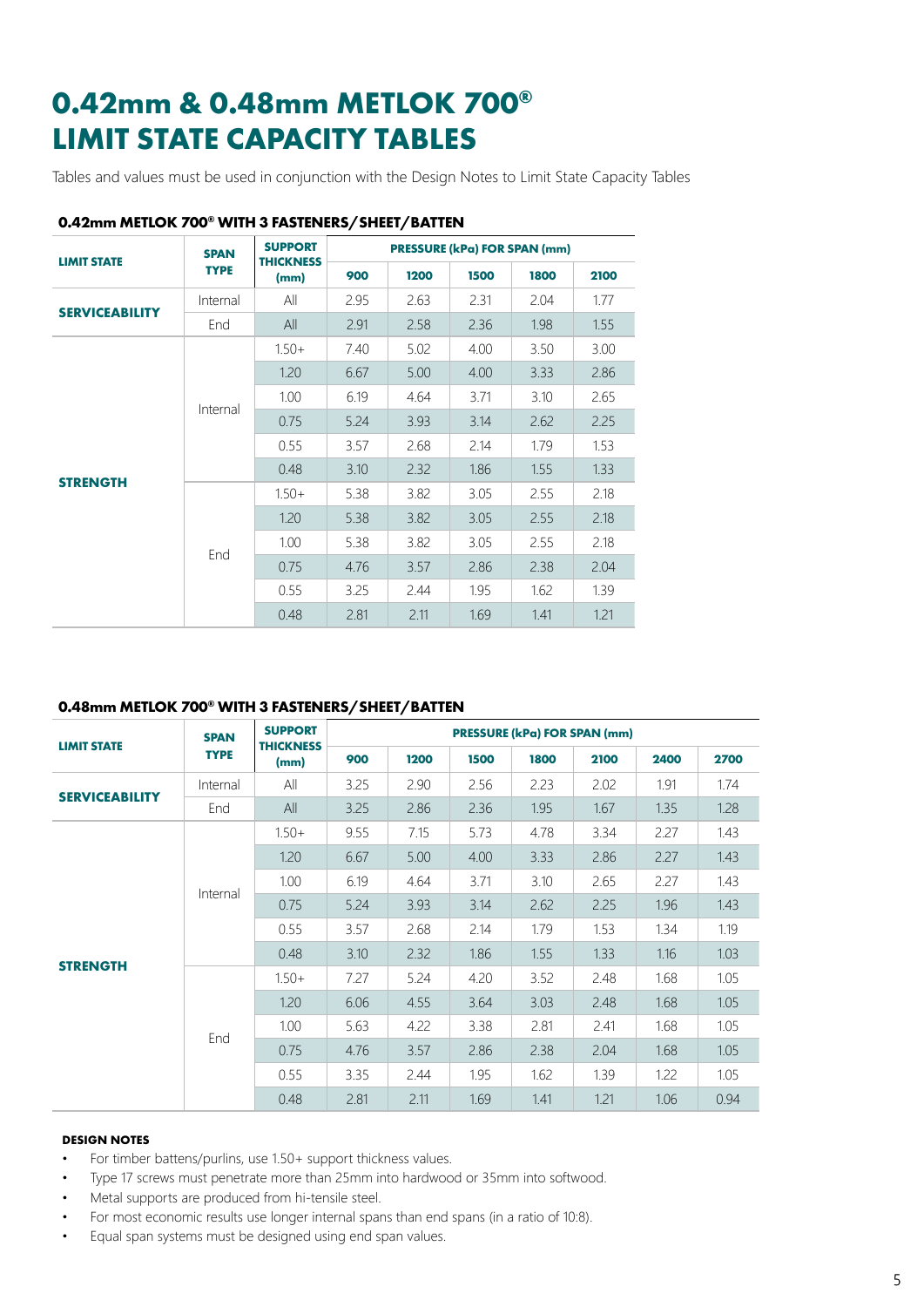# **0.42mm & 0.48mm METLOK 700® SPAN CHART**

Tables and values must be used in conjunction with the Design Notes to Limit State Capacity Tables

#### **0.42mm METLOK 700®**

| <b>FASTENER</b><br><b>FREQUENCY</b> | <b>SPAN</b><br><b>TYPE</b> | <b>SUPPORT</b><br><b>THICKNESS</b> | <b>ROOF SPANS (mm) FOR WIND CATEGORY</b> |                |                |           |                |           | <b>WALL SPANS (mm) FOR WIND CATEGORY</b> |                |      |           |                |           |
|-------------------------------------|----------------------------|------------------------------------|------------------------------------------|----------------|----------------|-----------|----------------|-----------|------------------------------------------|----------------|------|-----------|----------------|-----------|
|                                     |                            | (mm)                               | N <sub>1</sub>                           | N <sub>2</sub> | N <sub>3</sub> | <b>N4</b> | N <sub>5</sub> | <b>N6</b> | N1                                       | N <sub>2</sub> | N3   | <b>N4</b> | N <sub>5</sub> | <b>N6</b> |
|                                     | Internal                   | $1.50+$                            | 2200                                     | 2200           | 2200           | 1450      | 1050           |           | 2200                                     | 2200           | 2200 | 2200      | 1350           | 1050      |
|                                     |                            | 1.20                               | 2200                                     | 2200           | 2200           | 1450      | 1000           |           | 2200                                     | 2200           | 2200 | 2000      | 1350           | 1000      |
|                                     |                            | 1.00                               | 2200                                     | 2200           | 2050           | 1400      | 950            |           | 2200                                     | 2200           | 2200 | 1850      | 1250           | 900       |
|                                     |                            | 0.75                               | 2200                                     | 2200           | 1750           | 1150      | 800            |           | 2200                                     | 2200           | 2200 | 1550      | 1050           | 800       |
|                                     |                            | 0.55                               | 2200                                     | 1850           | 1150           | 800       |                |           | 2200                                     | 2200           | 1550 | 1050      |                |           |
| $3 + \text{clips}$                  |                            | 0.48                               | 2200                                     | 1600           | 1050           |           |                |           | 2200                                     | 2100           | 1350 | 900       |                |           |
| per sheet                           |                            | $1.50+$                            | 1750                                     | 1750           | 1700           | 1150      | 800            |           | 2200                                     | 2200           | 2200 | 1500      | 1050           | 800       |
|                                     |                            | 1.20                               | 1750                                     | 1750           | 1700           | 1150      | 800            |           | 2200                                     | 2200           | 2200 | 1500      | 1050           | 800       |
|                                     |                            | 1.00                               | 1750                                     | 1750           | 1600           | 1100      |                |           | 2200                                     | 2200           | 2150 | 1450      | 1000           |           |
|                                     | End                        | 0.75                               | 1750                                     | 1750           | 1400           | 900       |                |           | 2200                                     | 2200           | 1800 | 1200      | 800            |           |
|                                     |                            | 0.55                               | 1750                                     | 1450           | 900            |           |                |           | 2200                                     | 1950           | 1200 | 800       |                |           |
|                                     |                            | 0.48                               | 1750                                     | 1250           | 800            |           |                |           | 2200                                     | 1650           | 1050 |           |                |           |

#### **0.48mm METLOK 700®**

| <b>FASTENER</b><br><b>FREQUENCY</b> | <b>SPAN</b> | <b>SUPPORT</b><br><b>THICKNESS</b> | <b>ROOF SPANS (mm) FOR WIND CATEGORY</b> |                |                |           |           |           | <b>WALL SPANS (mm) FOR WIND CATEGORY</b> |                |      |           |                |           |
|-------------------------------------|-------------|------------------------------------|------------------------------------------|----------------|----------------|-----------|-----------|-----------|------------------------------------------|----------------|------|-----------|----------------|-----------|
|                                     | <b>TYPE</b> | (mm)                               | N1                                       | N <sub>2</sub> | N <sub>3</sub> | <b>N4</b> | <b>N5</b> | <b>N6</b> | N1                                       | N <sub>2</sub> | N3   | <b>N4</b> | N <sub>5</sub> | <b>N6</b> |
|                                     |             | $1.50+$                            | 2700                                     | 2550           | 2250           | 1950      | 1450      | 1000      | 2700                                     | 2700           | 2450 | 2150      | 1850           | 1400      |
|                                     |             | 1.20                               | 2700                                     | 2550           | 2150           | 1450      | 1000      |           | 2700                                     | 2700           | 2450 | 2000      | 1350           | 1000      |
|                                     | Internal    | 1.00                               | 2700                                     | 2550           | 2050           | 1400      | 950       |           | 2700                                     | 2700           | 2450 | 1850      | 1250           | 900       |
|                                     |             | 0.75                               | 2700                                     | 2500           | 1750           | 1150      | 800       |           | 2700                                     | 2700           | 2300 | 1550      | 1050           | 800       |
|                                     |             | 0.55                               | 2550                                     | 1850           | 1150           | 800       |           |           | 2700                                     | 2450           | 1550 | 1050      |                |           |
| $3 + \text{clips}$                  |             | 0.48                               | 2200                                     | 1600           | 1050           |           |           |           | 2700                                     | 2100           | 1350 | 900       |                |           |
| per sheet                           |             | $1.50+$                            | 2200                                     | 2000           | 1800           | 1550      | 1100      | 800       | 2550                                     | 2400           | 2100 | 1700      | 1400           | 1050      |
|                                     |             | 1.20                               | 2150                                     | 2000           | 1700           | 1150      | 800       |           | 2550                                     | 2400           | 2100 | 1600      | 1050           | 800       |
|                                     | End         | 1.00                               | 2150                                     | 2000           | 1600           | 1100      |           |           | 2550                                     | 2400           | 2100 | 1550      | 1000           |           |
|                                     |             | 0.75                               | 2150                                     | 2000           | 1400           | 900       |           |           | 2550                                     | 2400           | 2100 | 1200      | 800            |           |
|                                     |             | 0.55                               | 2000                                     | 1450           | 900            |           |           |           | 2550                                     | 2300           | 1350 | 800       |                |           |
|                                     |             | 0.48                               | 1750                                     | 1250           | 800            |           |           |           | 2400                                     | 2050           | 1200 |           |                |           |

#### **DESIGN NOTES**

- Spans shown reflect the minimum value of the Serviceability, Strength and Foot Traffic tables.
- The Wind Category is based on AS 4055 and results include an allowance for local pressure factors.
- If roof pitch is less than 10 degrees, then increase the Wind Category upwards by 1, and apply to an area not less than 1.2m from all corners.
- For timber battens/purlins use 1.5+ support thickness values.
- Metal supports are produced from hi-tensile steel.
- For most economic results use longer internal spans than end spans (in a ratio of 10:8).
- Equal span systems must be designed using end span values.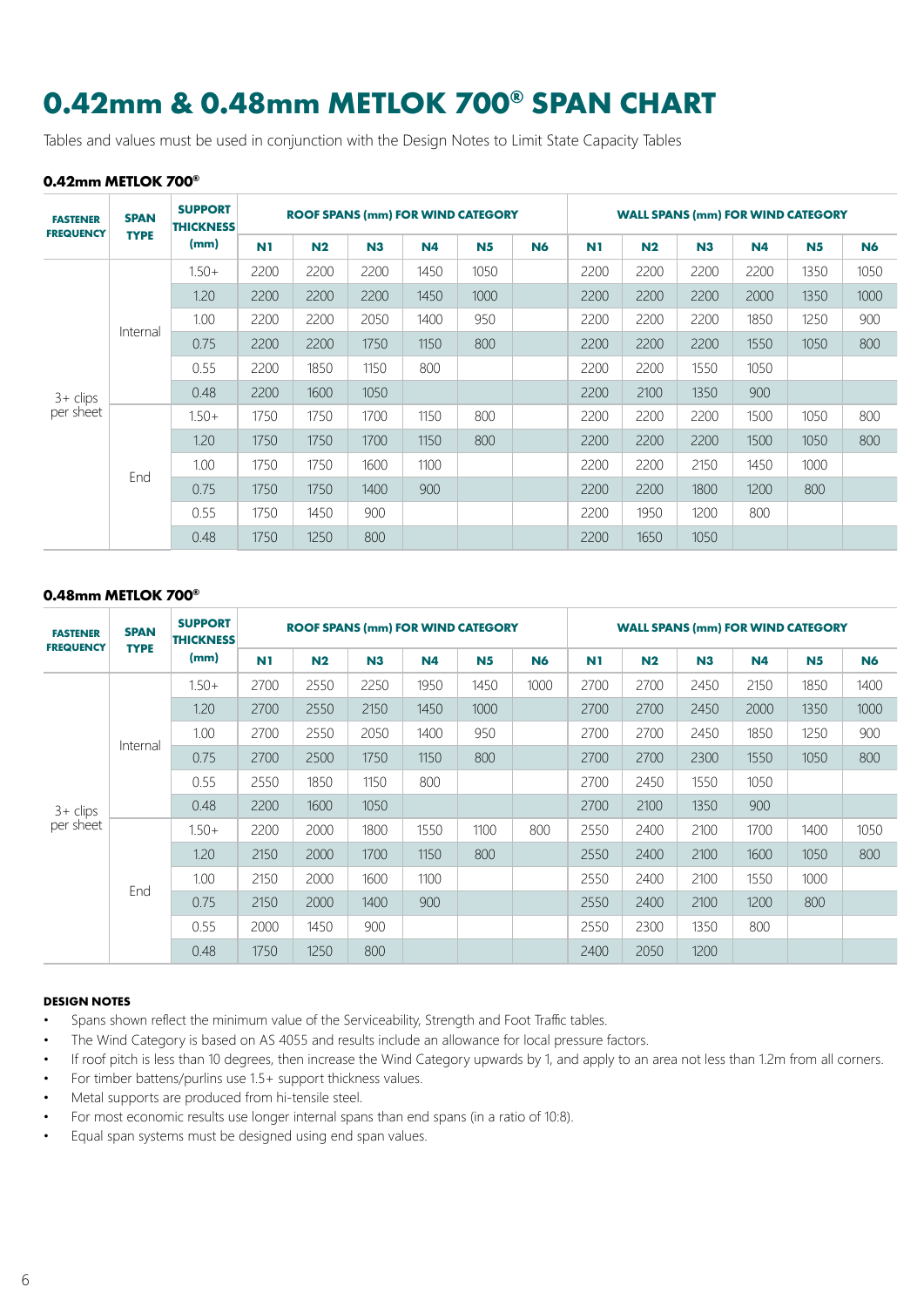# **METLOK 700® INSTALLATION**

# **BEFORE COMMENCING INSTALLATION**

Ensure cladding support is in the same plane. Ensure sheet overhang does not exceed recommendations. Check roof pitch is within minimum recommendations. For maximum hold, check first and last supports and clips are at least 75mm from the end of the sheet. Ensure set out is correct to avoid complicated post-install rectification.

# **SHEET PLACEMENT PRIOR TO INSTALL**

Determine prevailing wind and weather direction for maximum weather tightness. Identify downward direction and start install from that end.

Turn sheets on the ground rather than on the roof, this is easier and safer. Before lifting ensure sheets are the correct way up and the overlapping side is facing the edge of the roof where installation will commence. Position sheet bundles over firm supports, not at mid span of roof members.



# **INSTALLATION STEPS**

- 1. Install safety wire and insulation as per manufacturers recommendations.
- 2. Position the first Metlok clip by fixing to the support member nearest the roof edge.





4. Using a string line align the clips using the first sheet as a straight edge. Fix a clip to each support member working towards the high end of the roof.



- 5. In accordance with the manufacturers recommendations, fix the Hex-head fasteners through the top of the clip into the support member.
- 6. Continue to work along the roof edge ensuring correct alignment at its ends relative to the gutter and ridge, (parapet or transverse wall).
- 7. Measure the distance from the gutter end of the sheet to the support.
- 8. The first sheet must be placed square to adjacent edges. Position the first sheet so it overhangs the desired amount (normally 50mm) into the gutter. **ALLOW FOR GUTTER OVERHANG**

#### **PUSH EACH RIB ONTO THE CLIPS**

9. The order in which the ribs are snapped into place is important. Start with Rib 2, then the adjacent Rib 3 and move to the next purlin and repeat. Once all 2nd and 3rd ribs have been snapped into place, secure the overlap by walking along the edge and gently engaging the overlap. Ensure the overlap is fully engaged for the entire sheet length before placing the next sheet.